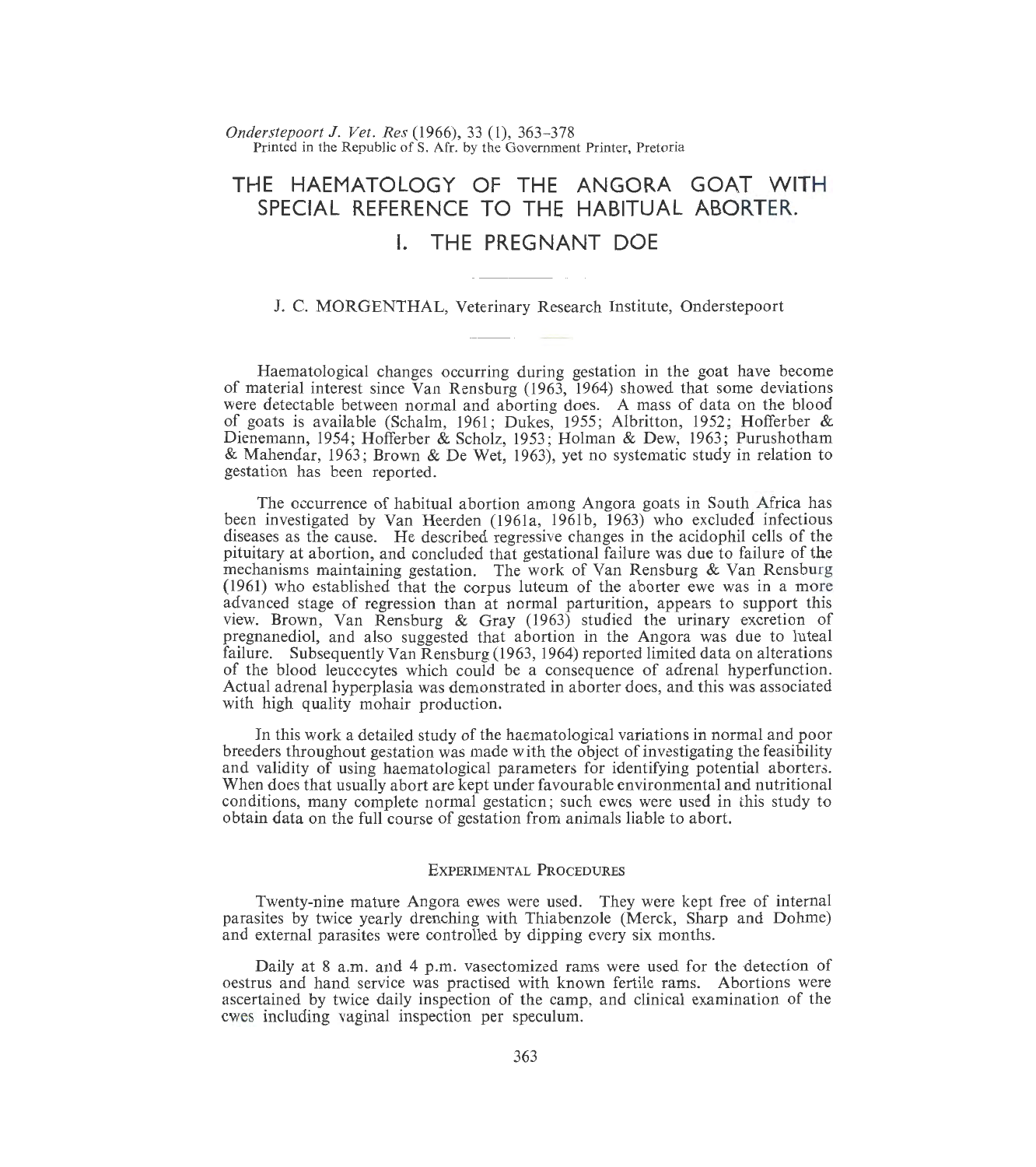Every 14 days between 9 a.m. and 10 a.m. at the periods shown in Table 1. blood samples were collected from the external jugular veins of the experimental goats. Care was taken to limit handling and excitement as far as possible.

Haemoglobin was determined by the cyanmethaemoglobin method described by Crosby, Munn & Furth (1954). Blood films were prepared on microscope slides and stained with a 20 per cent buffered Giemsa solution for 25 minutes. Differential leucocyte counts were performed by counting 400 to 600 cells according to the method described by MacGregor, Richards & Loh (1940), and absolute eosinophile counts according to Pilot (1950).

The methods described by King & Wootten (1956) were used for plasma calcium and inorganic phosphorus, and blood sugar concentrations were determined by Lehman & Silk's (1952) modification of the Folin & Wu (1920) method. Clark's (1959) method was employed for plasma sodium and potassium concentrations. All colorimetric analyses were made with an E.E.L. photoelectric colorimeter.

## **RESULTS**

#### *The differential distribution of leucocytes*

No difference could be found between the total white blood cell counts of the pregnant aborter and the non-pregnant doe.

The mean differential and absolute eosinophil counts of normal, mature pregnant Angora ewes are compared with the corresponding data of known habitual aborters in Table 1.

|                                                                           | Differential Leucocyte Concentration %                                                                                                              |                                                                                                                                                          |                                                                                                                                                   |                                                                                                                                                               |                                                                                                                                                                                             |                                                                                                                                                                                                           |  |  |  |
|---------------------------------------------------------------------------|-----------------------------------------------------------------------------------------------------------------------------------------------------|----------------------------------------------------------------------------------------------------------------------------------------------------------|---------------------------------------------------------------------------------------------------------------------------------------------------|---------------------------------------------------------------------------------------------------------------------------------------------------------------|---------------------------------------------------------------------------------------------------------------------------------------------------------------------------------------------|-----------------------------------------------------------------------------------------------------------------------------------------------------------------------------------------------------------|--|--|--|
| Gestation<br>(weeks)                                                      | Lymphocytes                                                                                                                                         |                                                                                                                                                          | Neutrophiles                                                                                                                                      |                                                                                                                                                               | Eosinophiles                                                                                                                                                                                |                                                                                                                                                                                                           |  |  |  |
|                                                                           | Normal                                                                                                                                              | Aborter                                                                                                                                                  | Normal                                                                                                                                            | Aborter                                                                                                                                                       | Normal                                                                                                                                                                                      | Aborter                                                                                                                                                                                                   |  |  |  |
| $^{-3}$<br>$\frac{3}{5}$<br>9<br>11<br>13<br>15<br>17<br>19<br>21<br>$3+$ | 70.<br>$54 + 1$<br>$52 + 2$<br>$47 + 2$<br>$45 + 2$<br>$46 + 2$<br>$45 + 2$<br>$40 + 2$<br>$44 + 2$<br>$47 + 2$<br>$44 + 2$<br>$36 + 1$<br>$45 + 2$ | $\%$<br>$48 + 3*$<br>$40 + 2**$<br>$42 + 3$<br>$41 + 3$<br>$40+2*$<br>$41 + 2$<br>$37 + 1$<br>$36 + 2**$<br>$36+2**$<br>$31 + 2$<br>$33+2**$<br>$41+2**$ | O<br>$39 + 2$<br>$41 + 2$<br>$44 + 2$<br>$47 + 2$<br>$47 + 2$<br>$47 + 2$<br>$53 + 2$<br>$49 + 2$<br>$47 + 3$<br>$47 + 2$<br>$57 + 1$<br>$45 + 2$ | $\%$<br>$46 + 2$<br>$52 + 2*$<br>$50 + 2*$<br>$52 + 2*$<br>$53 + 2*$<br>$52 + 1$<br>$57 + 1$<br>$58 + 2**$<br>$58 + 1***$<br>$63 + 2$<br>$61 + 2*$<br>$50+2*$ | $4.2 + 50$<br>$5.5 + 68$<br>$5.7 + 69$<br>$4 \cdot 1 + 62$<br>$4.07 + .49$<br>$3.9 + 61$<br>$3.8 + 60$<br>$3\cdot 4 + \cdot 52$<br>$3.08 + 47$<br>$4.03 + 55$<br>$2.78 + 32$<br>$5.76 + 60$ | %<br>$4.1 + .94$<br>$3.9 + 82$<br>$3.5 + 65$<br>$3 \cdot 3 + \cdot 62$<br>$3 \cdot 1 + 66$<br>$2.6 + 27*$<br>$3.0 + 35$<br>$2.0 + 23*$<br>$2.3 + 3.5**$<br>$2.0 + 29**$<br>$1 \cdot 7 + 23$<br>$5.0 + 31$ |  |  |  |

TABLE *1.- Differentialleucocyte and total eosinophile counts of Angora does*  -----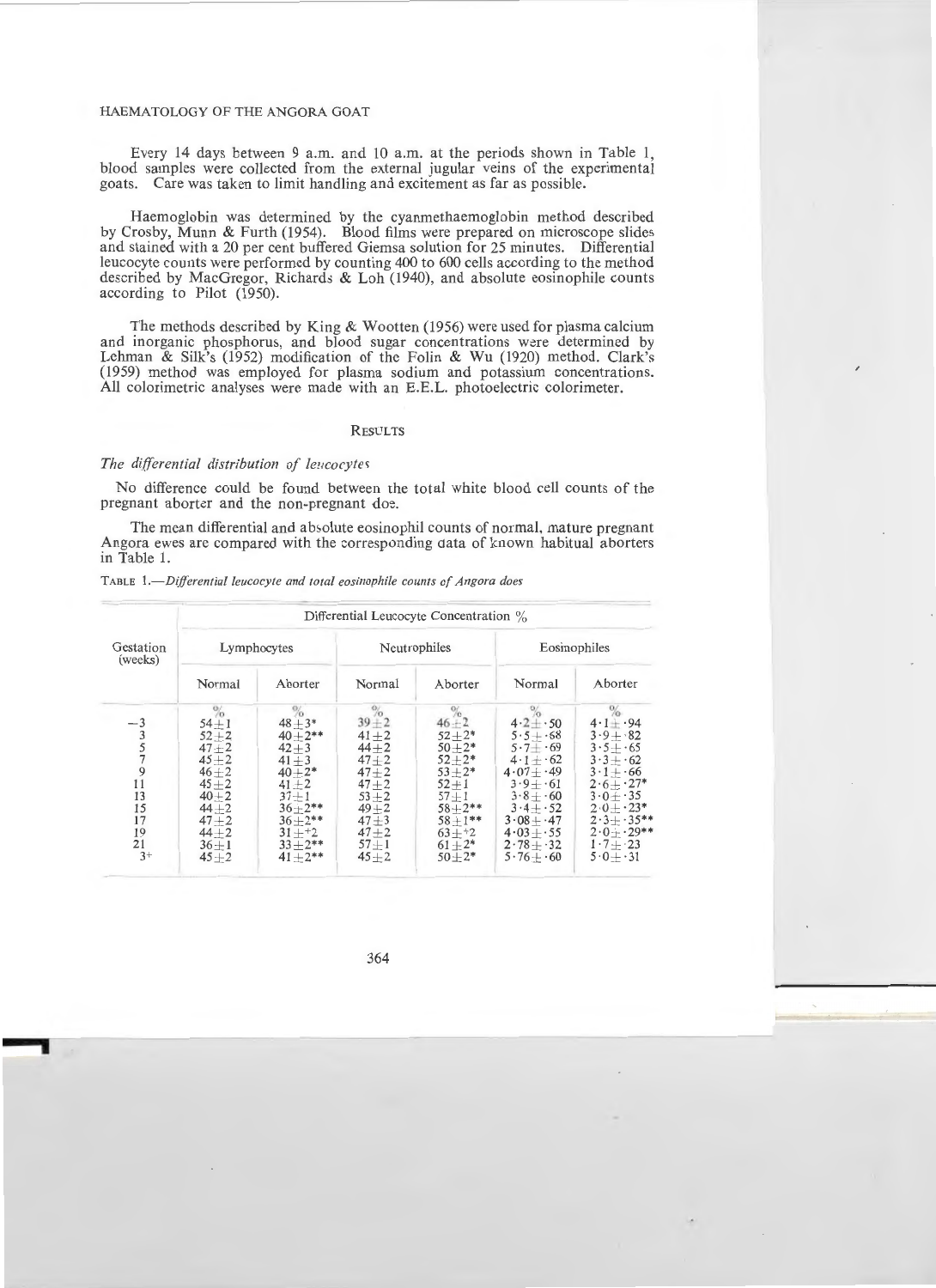It is clear that the percentage neutrophils of the aborter group was consistently higher during pregnancy than in the normal controls. Similarly the lymphocytes proved to be lower, and these differences were more pronounced from the 13th to the 21st week of pregnancy.

Three weeks before conception the neutrophils of the control group comprised 39 per cent of the differential count. This value gradually increased during early gestation until it reached a first peak of 53 per cent at 13 weeks (Fig. 1). It then decreased to 46 at 17 weeks before it increased to the second peak of 57 at 21 weeks. By the 3rd week after parturition the neutrophil percentage had returned to 44.

The percentage of neutrophils of the aborters, on the other hand, increased linearly from 46 at three weeks before service to a single maximum of 63 at 19 weeks gestation. Although in the aborter the same rapid increase in the percentage of neutrophils occurred between 11 and 13 weeks, it did not return to a lower level, but continued increasing to a single peak of 63 at 19 weeks. In the post-parturient phase it decreased to 50 per cent at three weeks after partus.

The percentage lymphocytes varied inversely with the neutrophils during gestation (Fig. 1), and values for aborters were always lower than in the normal group.

The percentage eosinophils recorded during the test period approximated the curve of the absolute eosinophile count as graphically illustrated in Fig. 2. In the very early stages of gestation the percentage of eosinophils was at its maximum at about  $5.5$ , which was similar to post partum levels. Between five to seven weeks it decreased rather rapidly, and thereafter more gradually to  $3.08$  per cent at 17 weeks. Two weeks prior to parturition an appreciable rise was recorded, which was followed by a decrease immediately prior to parturition. The total eosinophil count followed the same trend by decreasing from  $190/\text{mm}^3$  at five weeks, to  $122/\text{mm}^3$ at 21 weeks pregnancy with a slight increase to  $132/\text{mm}^3$  at 19 weeks.

|                                                                        | Differential Leucocyte Concentration $\%$                                                                                                                                                           |                                                                                                                                                                                                                      |                                                                                                                                                                                                                                                                                                       |                                                                                                                                                                                                                                                                                                                          |                                                                                                                                                                      |                                                                                                                                                                   |  |  |
|------------------------------------------------------------------------|-----------------------------------------------------------------------------------------------------------------------------------------------------------------------------------------------------|----------------------------------------------------------------------------------------------------------------------------------------------------------------------------------------------------------------------|-------------------------------------------------------------------------------------------------------------------------------------------------------------------------------------------------------------------------------------------------------------------------------------------------------|--------------------------------------------------------------------------------------------------------------------------------------------------------------------------------------------------------------------------------------------------------------------------------------------------------------------------|----------------------------------------------------------------------------------------------------------------------------------------------------------------------|-------------------------------------------------------------------------------------------------------------------------------------------------------------------|--|--|
| Gestation<br>(weeks)                                                   | Monocytes                                                                                                                                                                                           |                                                                                                                                                                                                                      | <b>Basophiles</b>                                                                                                                                                                                                                                                                                     |                                                                                                                                                                                                                                                                                                                          | <b>Eosinophile Count</b><br>$(per\, mm3)$                                                                                                                            |                                                                                                                                                                   |  |  |
|                                                                        | Normal                                                                                                                                                                                              | Aborter                                                                                                                                                                                                              | Normal                                                                                                                                                                                                                                                                                                | Aborter                                                                                                                                                                                                                                                                                                                  | Normal                                                                                                                                                               | Aborter                                                                                                                                                           |  |  |
| $-3$<br>$\frac{3}{5}$<br>9<br>11<br>13<br>15<br>17<br>19<br>21<br>$3+$ | $\%$<br>$2.98 + 30$<br>$3 \cdot 11 + 25$<br>$3.65 + 25$<br>$3.58 + 30$<br>$3.18 + 30$<br>$3.49 + .43$<br>$3.30 + 25$<br>$3.91 + 16$<br>$5.07 + 37$<br>$3.84 + 0.05$<br>$3.72 + 0.07$<br>$3.64 + 19$ | $2 \cdot 1 + \cdot 25$<br>$3.5 + 34$<br>$4 \cdot 2 + \cdot 31$<br>$3 \cdot 7 + \cdot 34$<br>$4.1 + 29$<br>$3.9 + 26$<br>$3.4 + 20$<br>$3 \cdot 7 + 32$<br>$3.6 + 19$<br>$4.3 + 27$<br>$4.9 + 38$<br>$3 \cdot 7 + 23$ | $\%$<br>$\cdot$ 09 $+$ $\cdot$ 03<br>$0.09 + 0.03$<br>$\cdot 10 + \cdot 04$<br>$\cdot 10 + \cdot 03$<br>$\cdot 04 + \cdot 02$<br>$\cdot$ 15+ $\cdot$ 06<br>$\cdot 13 + \cdot 65$<br>$\cdot 16 + \cdot 06$<br>$\cdot 15 + \cdot 04$<br>$\cdot 16 + \cdot 06$<br>$\cdot 04 + \cdot 04$<br>$0.06 + 0.04$ | $\%$<br>$\cdot$ 19 $+$ $\cdot$ 09<br>$0.09 + 0.04$<br>$\cdot 10 + \cdot 09$<br>$\cdot 20 + \cdot 05$<br>$\cdot$ 11 + $\cdot$ 09<br>$\cdot 11 + \cdot 06$<br>$\cdot$ 15+ $\cdot$ 09<br>$\cdot$ 18 $+$ $\cdot$ 04<br>$\cdot$ 17+ $\cdot$ 08<br>$\cdot$ 17+ $\cdot$ 06<br>$\cdot$ 07+ $\cdot$ 07<br>$\cdot$ 02 + $\cdot$ 02 | $179 + 25$<br>$174 + 24$<br>$190 + 46$<br>$138 + 35$<br>$174 + 45$<br>$124 + 19$<br>$139 + 32$<br>$135 + 28$<br>$132 + 25$<br>$132 + 25$<br>$122 + 30$<br>$198 + 31$ | $138 + 27*$<br>$94 + 28*$<br>$92 + 20*$<br>$60 + 17$<br>$75 + 13$<br>$73 + 11$<br>$60 + 16$<br>$53 + 17*$<br>$61 + 19*$<br>$63 + 9**$<br>$66+13*$<br>$124 + 21**$ |  |  |

TABLE *1.-Differential leucocyte and total eosinophile counts of Angora does* (cont.)

Means and S.D. of 18 normal and ll aborter does

\*Significantly (P < 0.05) different from corresponding value of non-aborters \*\*Significantly (P < 0.005) different from corresponding value of non-aborters +Significantly (P < 0.002) different from corresponding value of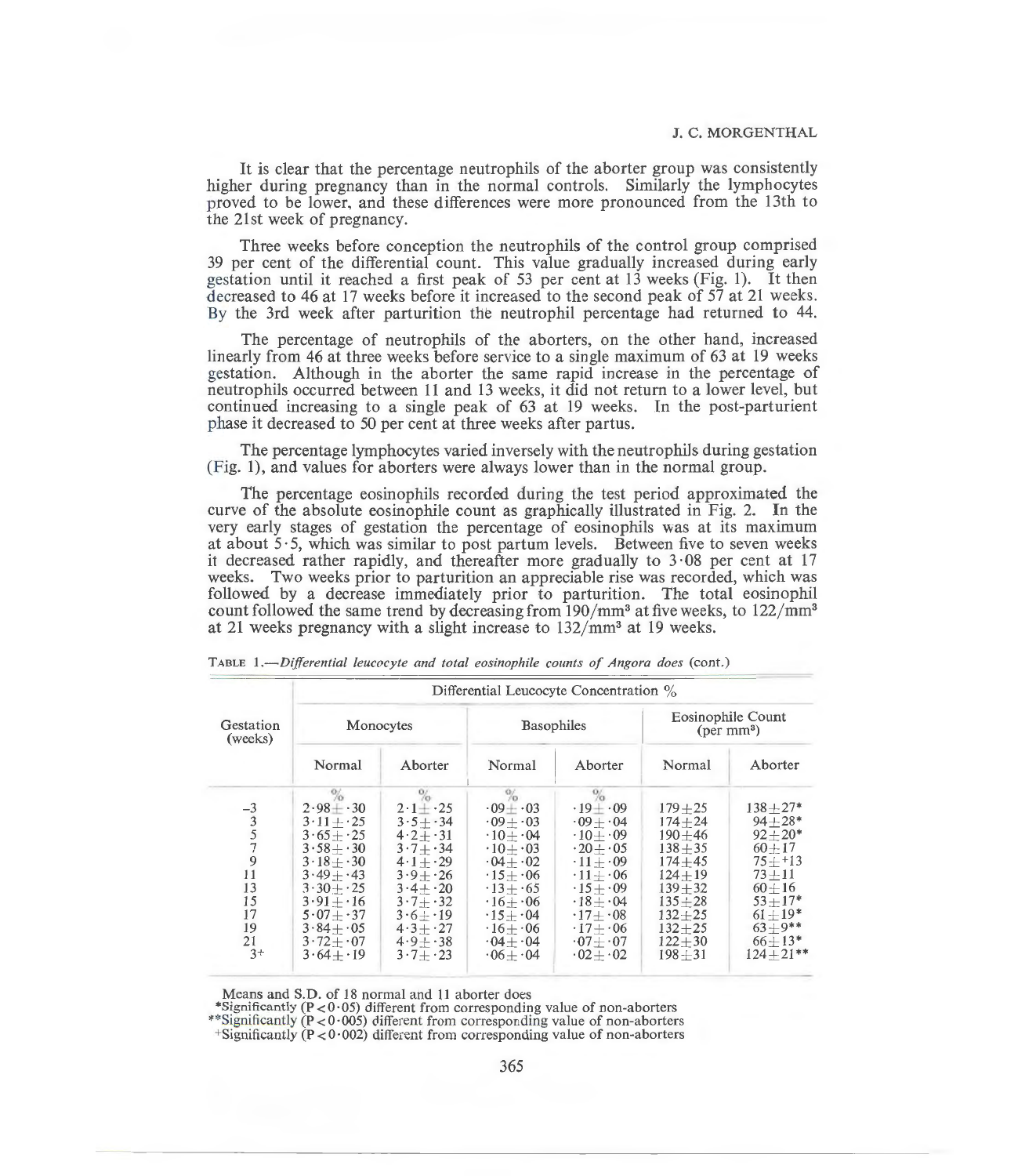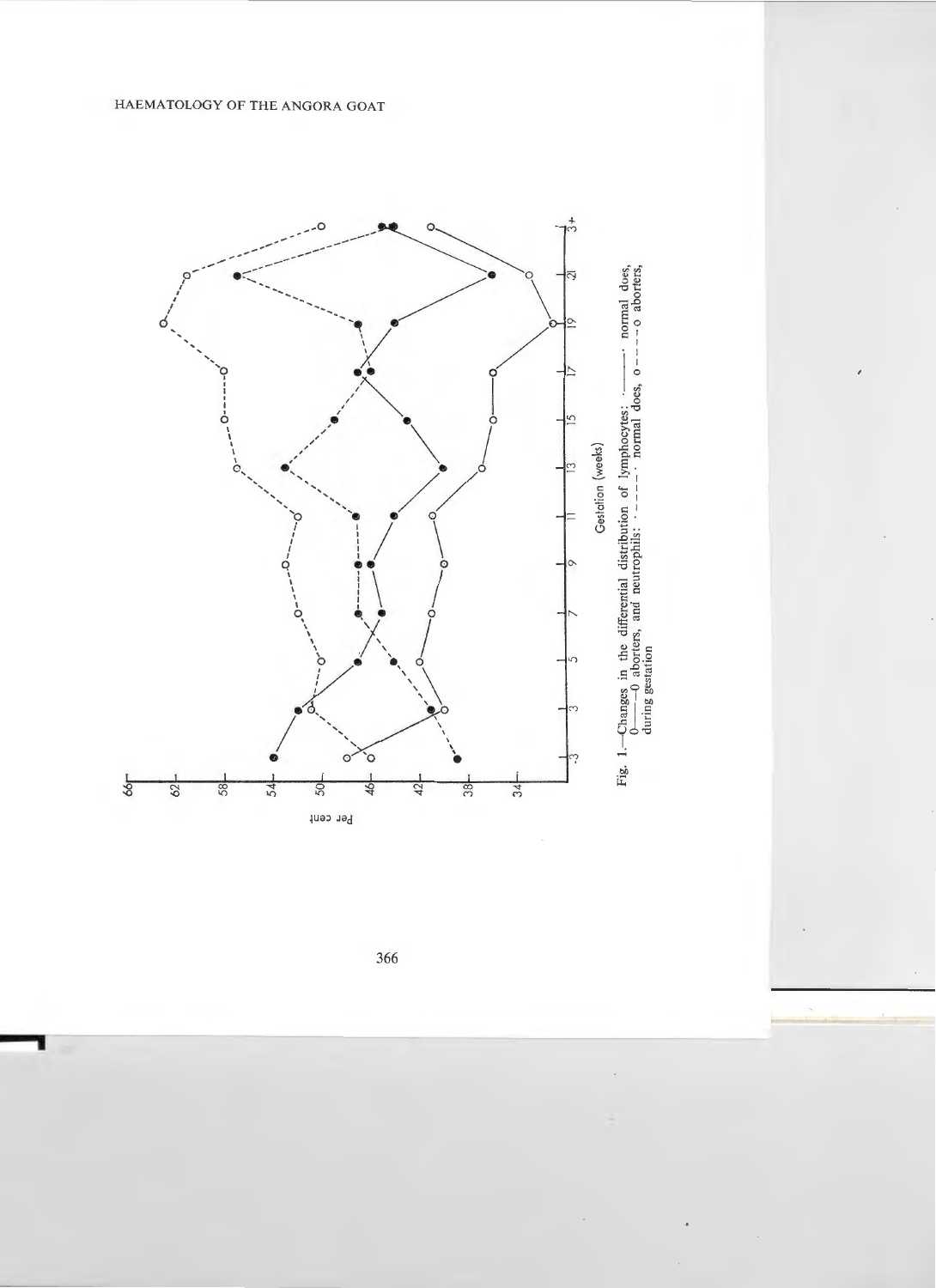Fig. 2.—Changes in the differential distribution of eosinophils:  $\cdot$  —— $\cdot$  normal does, o———o aborters, and the total number of eosinophils per cubic millimeter:  $\cdot$  -----  $\cdot$  normal does, o – – – – o aborters, during o<br>! Gestation (weeks)  $\overline{p}$  $\overline{50}$ SQ 50 ೫ Eosinophils (per mm<sup>3</sup>) Eosinophils (per cent)

Both the percentage of eosinophils and their absolute count per mm<sup>3</sup> were less in the aborters than in the controls. The percentage of eosinophils decreased from  $3.9$ , and the total count from  $94/mm^3$ , at three weeks pregnaricy, to  $1.7$  and 66/mm<sup>3</sup> at 21 weeks respectively. There was also a slight increase in percentage and total count from the 15th to the 17th week, corresponding with the increase seen in the normal ewes. Many of these differences are statistically significant  $(Table 1).$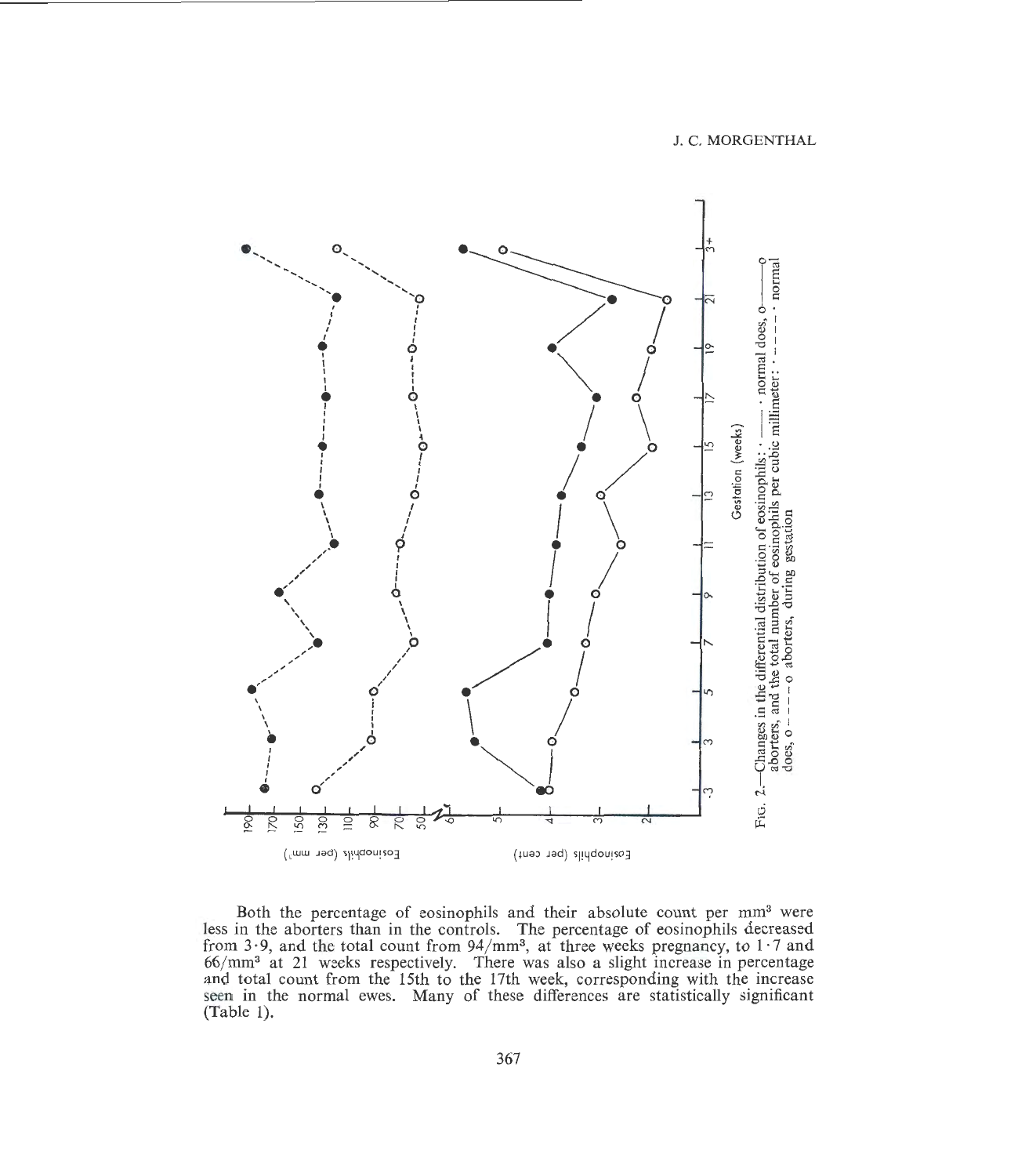There was a substantial variation in the percentage of monocytes within each group, but no significant differences were found between the groups during gestation. The percentage of monocytes remained fairly constant from conception to the 17th week with inconstant fluctuations between  $3 \cdot 2$  and  $4 \cdot 2$  for the two groups. From the 17th week the monocytes increased sharply to a maximum of 3 · 84 per cent at 19 weeks and 4 · 9 per cent at 21 weeks for normal ewes and aborters respectively. Three weeks after parturition these peaks returned to  $3 \cdot 7$  per cent.

The basophils of both experimental groups remained low throughout gestation, varying from  $0.04$  to  $0.20$  per cent with no difference between the two groups.

#### *Heart rate*

The heart rate of control ewes and aborters is presented graphically in Fig. 3. It increased progressively from 105 and 102 per minute before pregnancy, to a maximum of 130 and 134 per minute at 21 weeks for non-aborters and aborters respectively. No significant differences were observed.

## *Leucocytic ranges and averages during pregnancy*

The ranges for the differential leucocyte distribution in the normal, non-aborting and aborting Angora does for the period three weeks before service, during pregnancy and three weeks post-partum were (mean in parenthesis):

|                                                                 | Normal               | Aborter                                 |
|-----------------------------------------------------------------|----------------------|-----------------------------------------|
|                                                                 | $39 - 53(43)$        | $46 - 63(54)$                           |
| $Lymphocytes \ldots \ldots \ldots \ldots \ldots$                | $36 - 54(47)$        | $31 - 48(39)$                           |
| Monocytes                                                       | $2.98 - 5.1(3.64)$   | $2.1 - 4.9$ (3.75)                      |
| $Eosinophils. \ldots \ldots \ldots \ldots \ldots \ldots \ldots$ | $2.78 - 5.76$ (4.19) | $1 \cdot 7 - 5 \cdot 0$ (3 $\cdot 04$ ) |
|                                                                 | $0.04 - 0.16(0.11)$  | $0.02 - 0.20(0.13)$                     |

#### *Blood sugar*

The blood levels of glucose in the aborters were higher than the sugar values for the normal animals at all stages of pregnancy and significantly so at 5, 7, 11, 15, 19 and 21 weeks. The blood glucose of the aborter group increased from 47 mg/ 100 ml at the third week of pregnancy to 56 mg/ 100 ml at the fifth week and remained elevated with moderate fluctuations up to the termination of pregnancy (Fig. 3). The blood sugar values of the control ewes followed a similar pattern albeit at a lower level, and reached a maximum concentration of 53 mg/100 ml at 21 weeks of gestation. The level of blood sugar in the normal ewes decreased from the 13th to the 17th week before rising as the animals approached parturition. This decrease coincided with a decrease in neutrophils, an increase in lymphocytes, an increase in plasma potassium and to a lesser extent, an increase in both the eosinophil percentage and total eosinophil count during the same stage of pregnancy.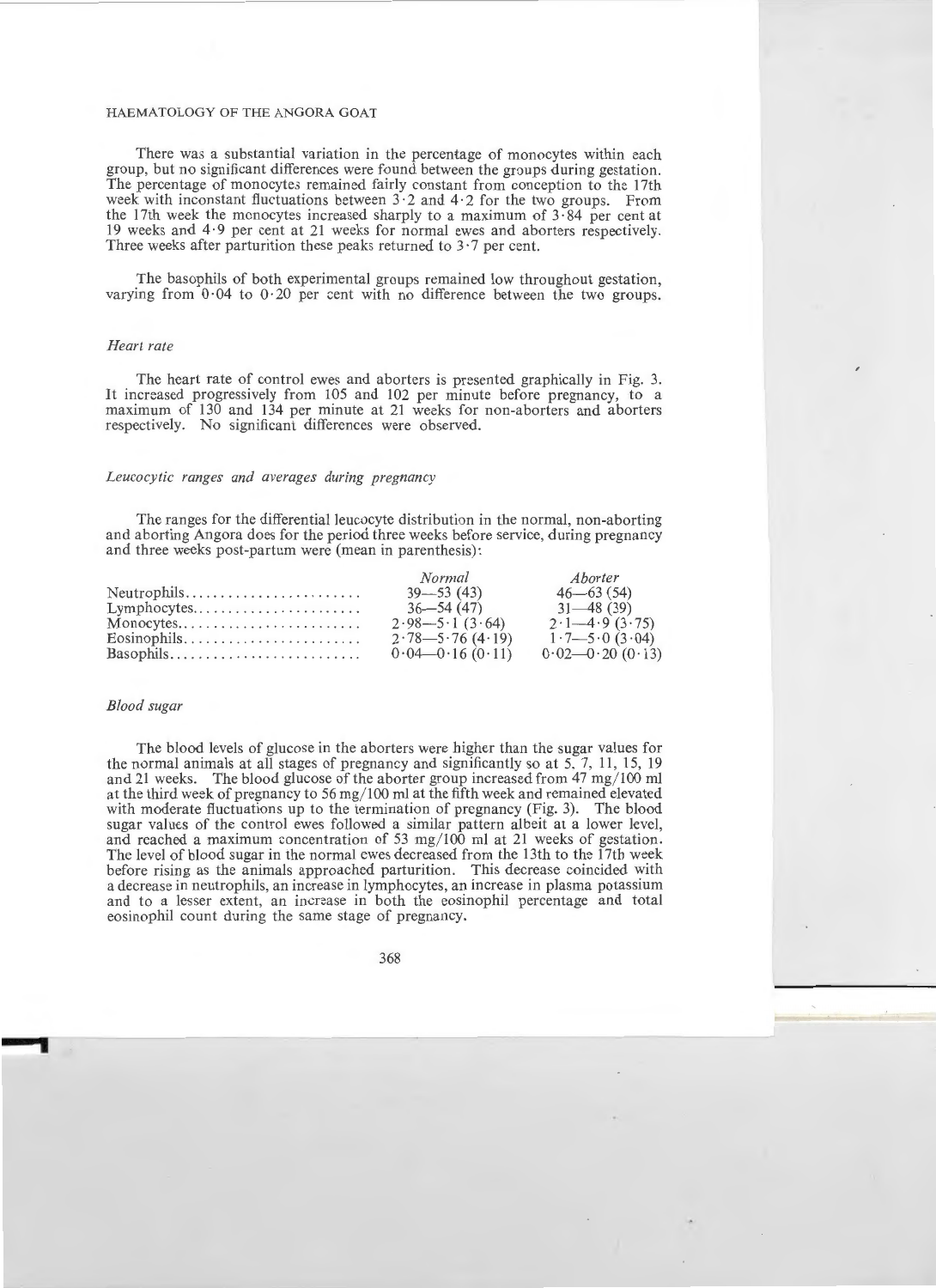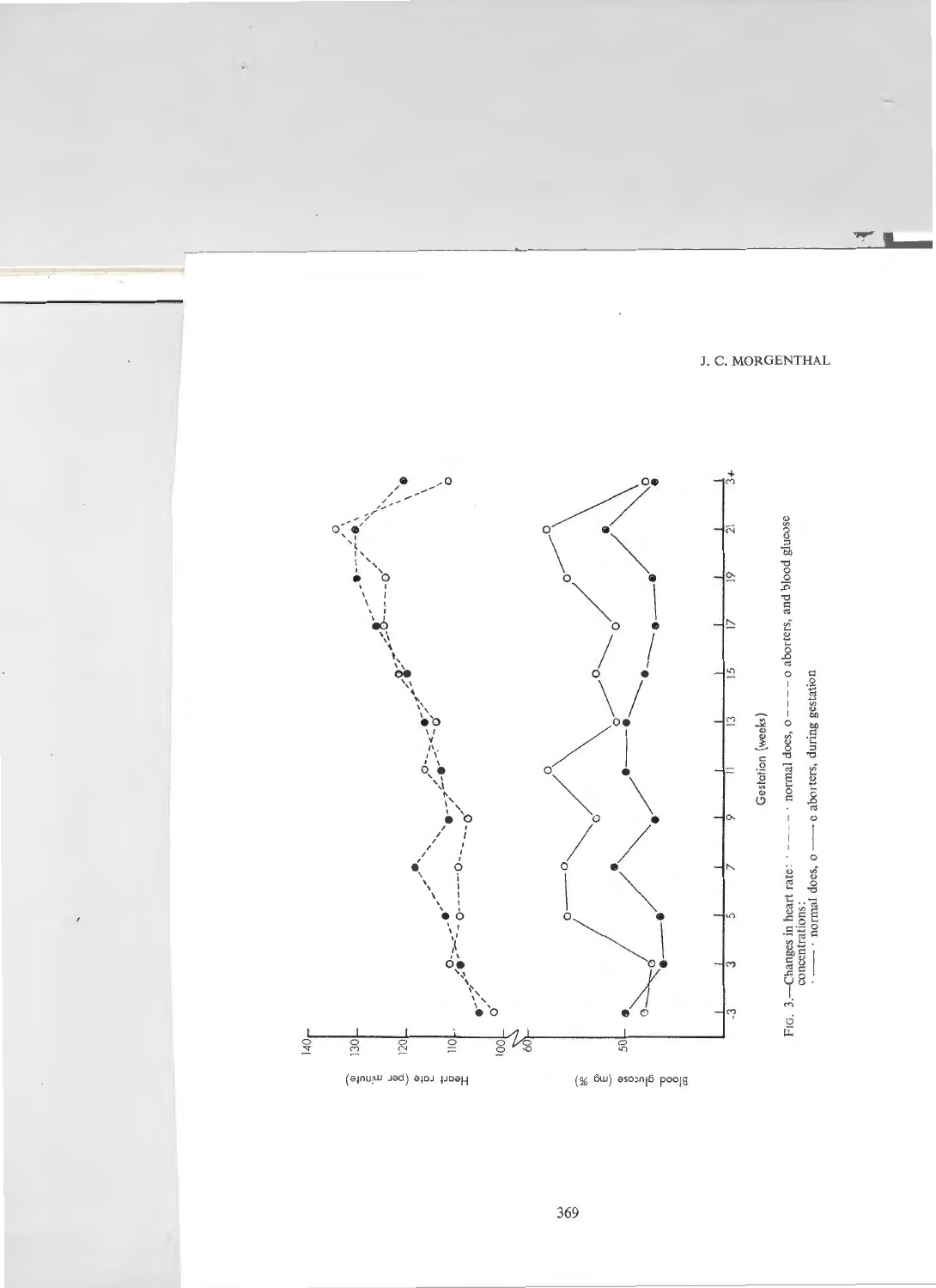| Gestation<br>(weeks)                                                   | Blood Glucose $(mg\%)$                                                                                                                                                     |                                                                                                                                           |                                                                                                                                                          | Sodium $(m \text{ eq/l})$                                                                                                                                                     | Potassium $(m \, \text{eq} / l)$                                                                                                                                                                      |                                                                                                                                                                                                        |
|------------------------------------------------------------------------|----------------------------------------------------------------------------------------------------------------------------------------------------------------------------|-------------------------------------------------------------------------------------------------------------------------------------------|----------------------------------------------------------------------------------------------------------------------------------------------------------|-------------------------------------------------------------------------------------------------------------------------------------------------------------------------------|-------------------------------------------------------------------------------------------------------------------------------------------------------------------------------------------------------|--------------------------------------------------------------------------------------------------------------------------------------------------------------------------------------------------------|
|                                                                        | Normal                                                                                                                                                                     | Aborter                                                                                                                                   | Normal                                                                                                                                                   | Aborter                                                                                                                                                                       | Normal                                                                                                                                                                                                | Aborter                                                                                                                                                                                                |
| $-3$<br>$\frac{3}{5}$<br>9<br>11<br>13<br>15<br>17<br>19<br>21<br>$3+$ | $50 \cdot 1 + 2$<br>$45.5 + 2$<br>$46.2 + 1$<br>$50.2 + 2$<br>$47.4 + 2$<br>$49.8 + 2$<br>$50.8 + 2$<br>$48.0 + 2$<br>$47.0 + 2$<br>$47.0 + 2$<br>$53.0 + 2$<br>$47.0 + 2$ | $48 + 2$<br>$47 + 2$<br>$56+2**$<br>$56+2*$<br>$53*+2$<br>$58 + 3*$<br>$51 + 2$<br>$53 + 2$<br>$51 + 2$<br>$56++2$<br>$58++3$<br>$48 + 2$ | $141 + 5$<br>$143 + 5$<br>$159 + 3$<br>$154 + 4$<br>$143 + 4$<br>$149 + 4$<br>$153 + 5$<br>$160 + 3$<br>$154 + 3$<br>$154 + 4$<br>$153 + 2$<br>$141 + 2$ | $147 + 3$<br>$151 + 3*$<br>$152 + 4$<br>$156 + 4$<br>$161 + 3*$<br>$158 + 4$<br>$158 + 2$<br>$168 + 5$ **<br>$164 + 4$ <sup>+</sup><br>$156 + 4$<br>$165 + 5$ **<br>$154 + 2$ | $4.7 + 17$<br>$4.8 + .76$<br>$4.5 + 22$<br>$4.2 + 0.05$<br>$4 \cdot 1 + \cdot 15$<br>$4.4 + 21$<br>$4 \cdot 1 + 06$<br>$4 \cdot 2 + \cdot 16$<br>$4.5 + 18$<br>$4.6 + 19$<br>$4.3 + 21$<br>$4.7 + 18$ | $4.6 + .72$<br>$4.3 + 15$<br>$4.4 + 20$<br>$4.0 + 0.05$<br>$4.2 + 61$<br>$4.0 + 0.06$<br>$4.0 + 10$<br>$3 \cdot 2 + \cdot 17$<br>$3.8 + 07**$<br>$3.9 + 06*$<br>$4 \cdot 1 + \cdot 17$<br>$4.3 + 0.05$ |

TABLE 2.-Plasma electrolytes, blood glucose and haemoglobin concentrations of *Angora does* 

Means and S.D. of 18 normal and 11 aborter does

\*Significantly ( $P < 0.05$ ) different from corresponding value of non-aborters

\*\*Significantly ( $P < o$  ·005) different from corresponding value of non-aborters

 $+$ Significantly (P <  $\circ$   $\cdot$  002) different from corresponding value of non-aborters

| Gestation<br>(weeks)                                                        | Calcium $(m \text{ eq/l})$                                                                                                                                            |                                                                                                                                                                        |                                                                                                                                                                      | Phosphorus (mg $\%$ )                                                                                                                                                                                     | Haemoglobin (gm $\%$ )                                                                                                                                                                                   |                                                                                                                                                                                                                             |  |
|-----------------------------------------------------------------------------|-----------------------------------------------------------------------------------------------------------------------------------------------------------------------|------------------------------------------------------------------------------------------------------------------------------------------------------------------------|----------------------------------------------------------------------------------------------------------------------------------------------------------------------|-----------------------------------------------------------------------------------------------------------------------------------------------------------------------------------------------------------|----------------------------------------------------------------------------------------------------------------------------------------------------------------------------------------------------------|-----------------------------------------------------------------------------------------------------------------------------------------------------------------------------------------------------------------------------|--|
|                                                                             | Normal                                                                                                                                                                | Aborter                                                                                                                                                                | Normal                                                                                                                                                               | Aborter                                                                                                                                                                                                   | Normal                                                                                                                                                                                                   | Aborter                                                                                                                                                                                                                     |  |
| $\frac{-3}{3}$<br>$\frac{5}{7}$<br>11<br>13<br>15<br>17<br>19<br>21<br>$3+$ | $10.0 + 14$<br>$9.9 + 24$<br>$9.4 + 19$<br>$9.8 + 18$<br>$9.6 + 32$<br>$9.9 + 21$<br>$9.8 + 19$<br>$9.8 + 21$<br>$9.7 + 25$<br>$9.6 + 25$<br>$9.7 + 19$<br>$9.4 + 19$ | $9.7 + 12$<br>$9.5 + 17$<br>$9.7 + 28$<br>$9.6 + 26$<br>$9.6 + 30$<br>$9.4 + 18$<br>$9.9 + 17$<br>$9.9 + 19$<br>$10.0 + 27$<br>$10.0 + 21$<br>$9.9 + 19$<br>$9.8 + 16$ | $5.5 + 15$<br>$5.6 + 18$<br>$5.4 + 16$<br>$5.4 + 16$<br>$5.5 + 15$<br>$5.5 + 15$<br>$5.6 + 17$<br>$5.6 + 14$<br>$5.7 + 15$<br>$5.4 + 16$<br>$5.6 + 13$<br>$5.4 + 19$ | $5.4 + 15$<br>$5 \cdot 1 + \cdot 17$<br>$5\cdot 7 + \cdot 18$<br>$5.5 + 14$<br>$5.6 + 17$<br>$5.7 + 21$<br>$5.6 + 0.08$<br>$5.4 + 23$<br>$5.7 + 19$<br>$5.5 + 21$<br>$5 \cdot 1 + \cdot 14$<br>$5.3 + 21$ | $9.6 + 17$<br>$10 \cdot 1 + 24$<br>$9.6 + 31$<br>$9.9 + 18$<br>$9.9 + 14$<br>$10 \cdot 0 + 18$<br>$9.9 + 19$<br>$10.0 + 26$<br>$10.2 + 25$<br>$10 \cdot 3 + \cdot 18$<br>$10 \cdot 3 + 21$<br>$9.8 + 18$ | $9.7 + 24$<br>$9.7 + 18$<br>$10 \cdot 7 + 21$<br>$10 \cdot 1 + \cdot 19$<br>$9.5 + 15$<br>$10 \cdot 2 + 23$<br>$10 \cdot 1 + \cdot 16$<br>$9.8 + 24$<br>$9.9 + 17$<br>$10 \cdot 1 + \cdot 17$<br>$10.25 + 19$<br>$9.9 + 21$ |  |

|  |                            |  | TABLE 2.—Plasma electrolytes, blood glucose and haemoglobin concentrations of |  |
|--|----------------------------|--|-------------------------------------------------------------------------------|--|
|  | <i>Angora does</i> (cont.) |  |                                                                               |  |

Means and S.D. of 18 normal and 11 aborter does

\*Significantly ( $P < 0.05$ ) different from corresponding value of non-aborters

\*\*Significantly ( $P < 0.005$ ) different from corresponding value of non-aborters

 $+$ Significantly (P < 0.002) different from corresponding value of non-aborters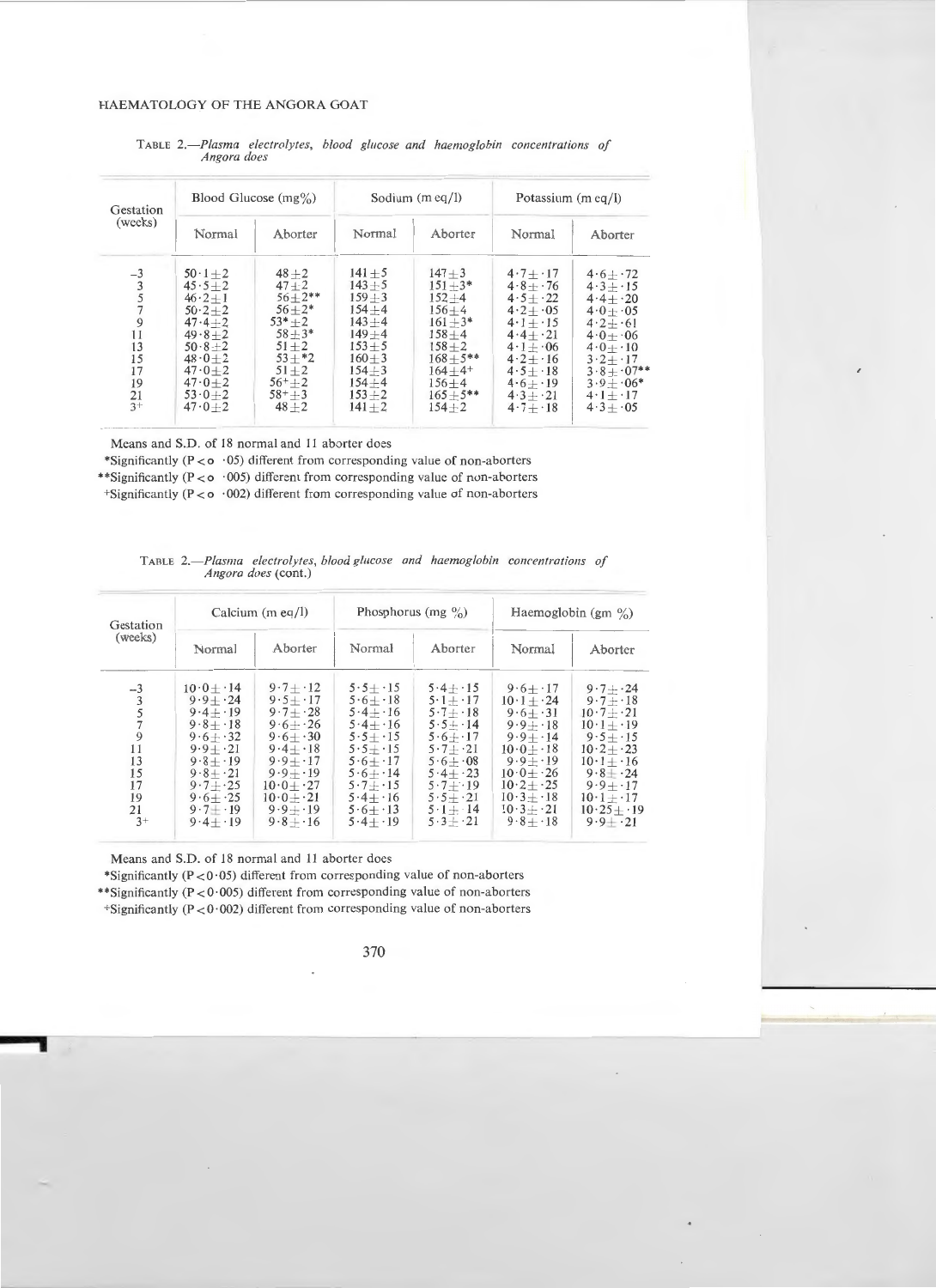# *Plasma electrolyte levels*

*Sodium:* The plasma sodium concentration increased during gestation in both groups, but the sodium values of the aborters were higher than that of the non-aborters, with the exception of the fifth week. In the aborters the sodium values increased steadily to a significantly higher value of 161 m eq/l at nine weeks, which was followed by maximal values in both groups at 15 weeks (Table 2, Fig. 4). The aborter group then showed an appreciable decrease before increasing again to  $165$  m eq/l at  $21$ weeks pregnancy.

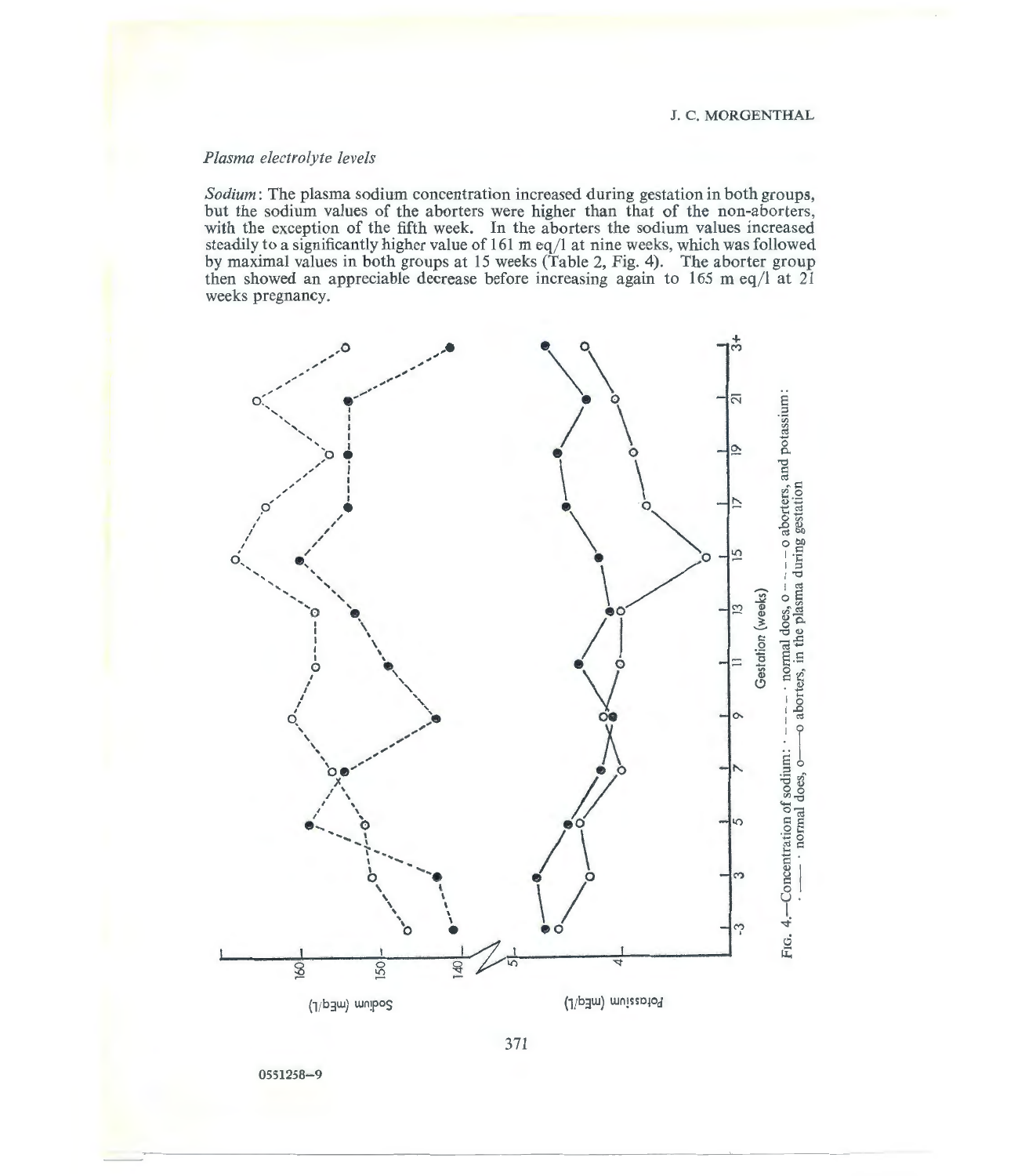*Potassium:* The potassium levels of the normal ewes decreased during the first nine weeks of gestation, and rose again to a mean of  $4.6$  m eq/l at 19 weeks before falling to a somewhat lower value of  $4.3$  m eq/l at 21 weeks pregnancy.

The potassium values of the aborter ewes fluctuated appreciably more than the values for the controls. They were generally lower that the non-aborters' values. After 13 weeks gestation the potassium decreased from  $4.0$  m eq/l to a significantly lower concentration of  $3.2 \text{ m}$  eq/l at 15 weeks. After the rather sharp decline the potassium values continued to increase slowly in the same way as the controls, but never reached the same levels as the normal does.

*Calcium:* The concentrations of plasma calcium varied substantially in both groups, but in general the level of phosphorus and calcium never deviated to a large degree from those values obtained before and after gestation. The concentration of calcium was  $10.0$  and  $9.7$  mg per 100 ml plasma for controls and aborters respectively at three weeks gestation, and  $9.4$  and  $9.8$  mg per 100 ml for the same groups three weeks after parturition. There were no significant differences between the calcium levels of the two groups at any stage of gestation.

*Inorganic phosphorus:* The phosphorus levels were 5.5 and 5.4 mg per 100 ml for the controls and aborters respectively three weeks before conception, and 5 · 4 and 5 · 3 mg per 100 ml for the two groups three weeks after partus, with some variation without any set pattern during pregnancy, and no differences between the two groups.

*Haemoglobin:* The variation in haemoglobin values were appreciable during the first two weeks of pregnancy. The haemoglobin of the normal does increased from 9 · 6 gm per IOO ml blood at five weeks to 10· 3 gm at 21 weeks gestation, and decreased to 9 · 8 gm three weeks after parturition. The haemoglobin of the aborters at first decreased from 10·2 gm per 100 ml blood at eleven weeks subsequently increasing to  $10.2$  gm at 21 weeks gestation. This concentration decreased to  $9.9$  gm at 21 weeks after parturition. Although the haemoglobin values of the aborters tended to be lower than that of the normal ewes for the last six weeks of pregnancy, it was found not to be significant.

#### **DISCUSSION**

All the ranges of the leucocyte differential counts during pregnancy for both groups fall within the wide range of percentages reported for the two-year-old female goat by Holman & Dew (1963).

The overall mean lymphocyte percentage of the normal doe during pregnancy is in accordance with the data of Fish (1926), as quoted by Schalm (1961), but the percentage of lymphocytes and eosinophils found in this study are lower and the neutrophils higher than the results of Kohanawa, Wintrobe & Wirth (cited by Schalm, 1961). According to our observations the percentages of eosinophils, monocytes and neutrophils are less, and the lymphocytes lower than the figures submitted by Hofferber & Scholz (1953) for adult female goats.

The mean differential leucocyte count of the aborter does during pregnancy is only comparable to the blood picture of the parturient female (Moberg, 1955), but confirms the observations of Van Rensburg (1964) on similar goats.

The total eosinophil counts for both normal and aborter animals are lower than previously described for the goat (Schalm, 1961; Brown & De Wet, 1963).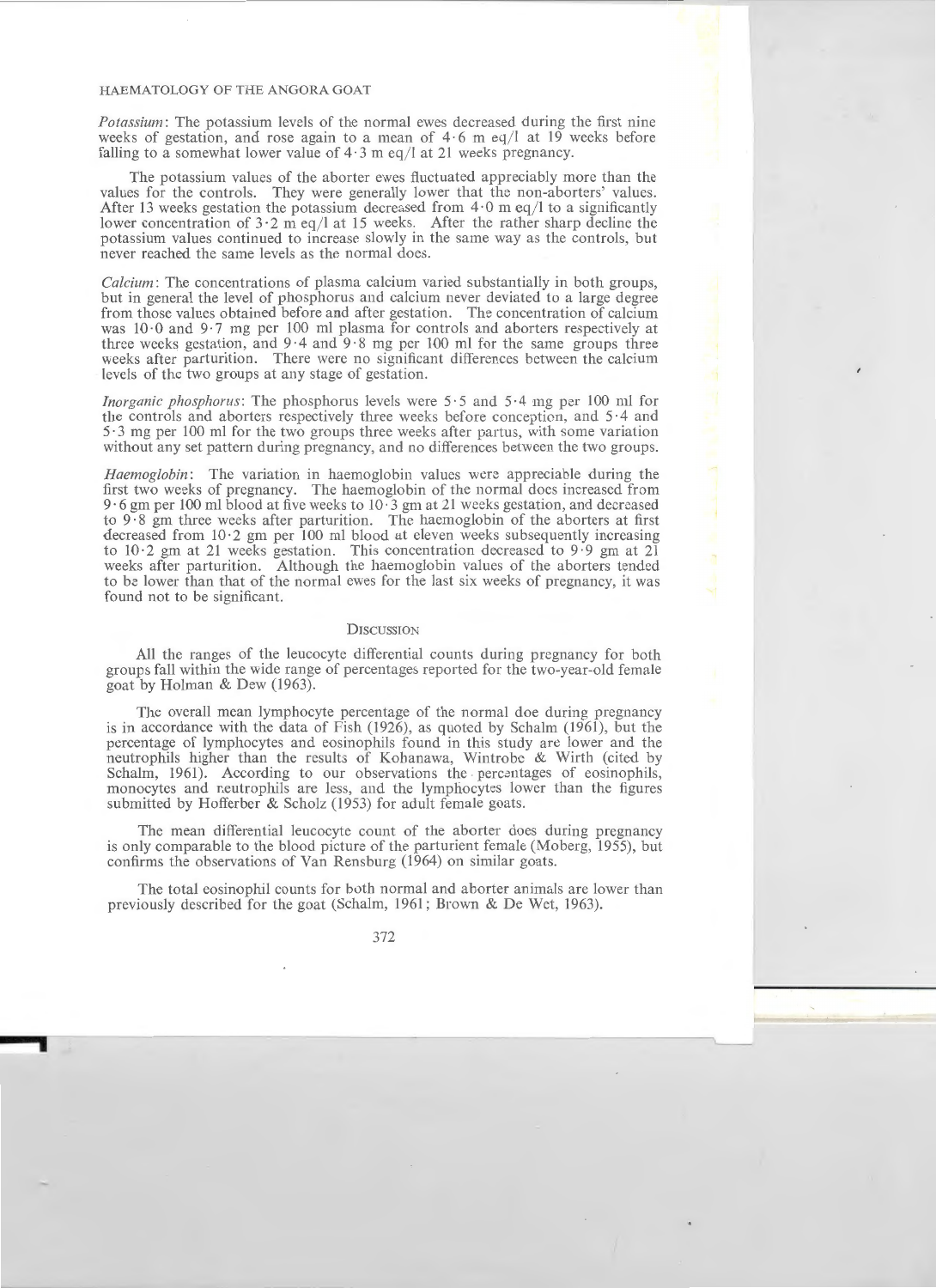The overall mean of the haemoglobin concentration in the blood of the pregnant Angora does was  $10.00$  gm per 100 ml blood, with a range of 9.6 to  $10.3$ . This value is compared to the haemoglobin concentrations of normal goat ewes by various authors in Table 3.

| Author              | No. of Animals | Haemoglobin<br>$(gm/100 \text{ cc blood})$ |
|---------------------|----------------|--------------------------------------------|
|                     |                | 8.5                                        |
|                     |                | $9 - 8$                                    |
|                     |                | 10.86                                      |
|                     |                | 9.7                                        |
|                     |                | 11.5                                       |
|                     |                | 10.0                                       |
| Abderhalden (1942)* |                | $11 - 3$                                   |
|                     | 30             | 6.7                                        |
|                     | 120            | $10-7$                                     |
|                     |                | $11 \cdot \Omega$                          |
|                     |                | 9.03                                       |
|                     | 62             | 11.09                                      |

TABLE *3.- Haemoglobin values reported for the goat* 

\*Cited by Hofferber & Dienemann (1953)

The tendency of the haemoglobin values to increase in the latter part of gestation agrees with results obtained with sheep (Ullrey, Miller, Long & Vincent, 1965a.)

The mean value for blood glucose of the normal goat during the period prior to gestation, during gestation and immediately afterwards is  $48 \cdot 5$  mg per 100 ml, whilst the concentration for the aborter doe over the same period was  $53 \text{ mg}$ . The values for both aborter and normal does are higher than the results of Brown & De Wet (1963). It falls in the range of 45 to 60 mg quoted by Dukes (1955), but is considerably lower than the means of  $81 \cdot 4$  and  $82$  mg submitted by Murty & Kehar  $(1951)$  and Robinson & Wilber (1956) respectively.

The average concentration of plasma sodium and potassium during the test period was 150 and 158 m eq/l sodium and  $4.4$  and  $4.1$  m eq/l potassium for normal and aborter animals respectively. The sodium values are higher in both groups than those reported by Brown & De Wet (1963) and Walker & Dziemann (1950), while the potassium concentrations were lower. The levels of both these plasma electrolytes are well outside the averages given by Albritton (1952).

The plasma calcium values compare well with the results of Marck-Mocsy (1951) Mazzocco (1921) and Hutyra-Marek & Manninger (1945), but proved to be lower than the figures of Gowda (1954) and Hofferber & Dienemann (1954), and higher than the results of Ssobkewitsch (1925). The plasma inorganic phosphorus is lower than that of Gowda (1954), Petr (1928) and Marck-Mocsy (1951) higher than the figures of Brown & De Wet (1963). It compares well with Hutyra-Marek & Manninger (1954) and Hofferber & Dienemann (1954), who quoted the authors above.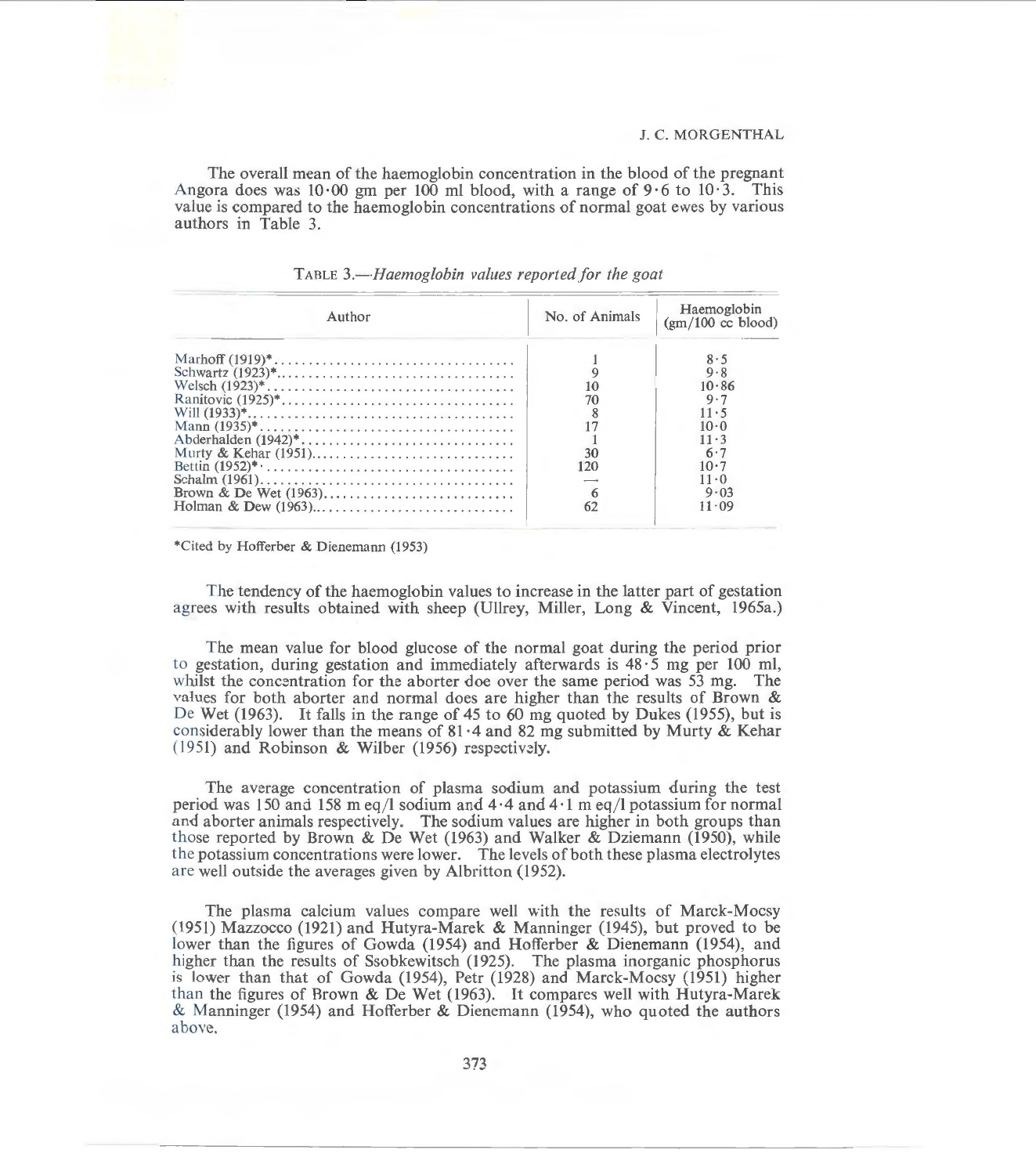It is well known that an elevation of adrenocortical hormones produce lymphocytopaenia, neutrophilia and eosinopenia (Valentine, Cradock & Lawrence, 1948) in addition to hyperglycaemia, a decrease in the plasma potassium, and an increase in the sodium values (Sayers, 1950; Soffer, Dorfman & Gabrilove, 1961). Although the adrenal cortex is an important factor influencing certain cellular and chemical constituents of the hlood, it is not the only one. If the concentrations of these components are determined with the object of establishing the degree of adrenal activity, it must he borne in mind that it is only an indirect assessment of adrenal function. However, it may provide a firm indication of cortical function if the levels of all the constituents of the blood influenced by the adrenal be considered. These haematological changes could therefore provide additional support to other more direct criteria of adrenal function, such as hormonal determinations.

Considerable physiological disturbances are present during pregnancy, and especially at parturition. It has been established that the activity of the adrenal increases as term approaches, (Cassano, Tarantino & Ciampolini, 1958; Saba, 1965) and this activity is reflected in the chemical components of the blood and blood picture of the female. This could be interpreted as part of the general adaptation syndrome (Selye, 1950). Various researchers have described this blood picture in a number of species before, during and after parturition (Kerr, Robertson & McGirr, 1951; Straub, Schalm, Hughes & Theiler, 1954; Merrill & Smith, 1954; Hofferber & Dienemann, 1953; Moberg, 1955).

The same manifestations of the stress syndrome were observed in both groups of Angora does during the parturient period. A decrease in activity occurred, as reflected by the blood analyses, before the increased activity of the adrenal in the parturient normal doe. This started at approximately 13 weeks gestation. The decline in activity was evidenced by a decrease of blood sugar from a concentration of 50  $\cdot$  8 mg per 100 ml at 13 weeks to 47 mg at 17 weeks (P  $\lt$  0  $\cdot$  05), before an increase to 53 mg at 21 weeks ( $P < 0.05$ ). The decrease in blood sugar coincided with a decrease in the percentage neutrophils (from 53 per cent at  $1\overline{3}$  weeks to 47 at 17 weeks,  $(P < 0.05)$ , an increase in lymphocytes (from 40 per cent at 13 weeks to 47 at 17 weeks,  $P < 0.05$ ) an increase of plasma potassium (from 4.1 at 13 weeks to 4.6 at 19 weeks) and a decrease in plasma sodium (from 160 m eq/l at 15 weeks to 154 m eq/1 at 17 weeks). The aborter animals exhibited the same pattern at the same stage of gestation with a significant decrease ( $P < 0.05$ ) of blood glucose at 11 weeks, and this lower concentration was maintained until the glucose rose again at 17 weeks gestation. At 15 weeks the concentration of glucose was low, the plasma sodium content decreased, accompanied by a decrease of potassium, an increase in the percentage of eosinophils and total eosinophils. These differences in concentration were not significant due to variation of the values, and the percentage neutrophils and lymphocytes at no stage indicated any decline in adrenal activity. It could thus be assumed that, if blood analyses could be employed to assess adrenal activity, there was a decrease of adrenal function starting at 13 weeks gestation in the control does with the same, but less significant, trend in the aborter. On this evidence it appears that the prepartum decrease of adrenal activity occurs earlier in the goat than the drop in cortisol levels exhibited by sheep (Saba, 1965) 14 days pre-partum.

If the haematological analyses were employed as a criterion of adrenal activity, it would be evident from the results of this investigation that the adrenal activity is higher in the aborter ewes than the controls throughout pregnancy, and the differences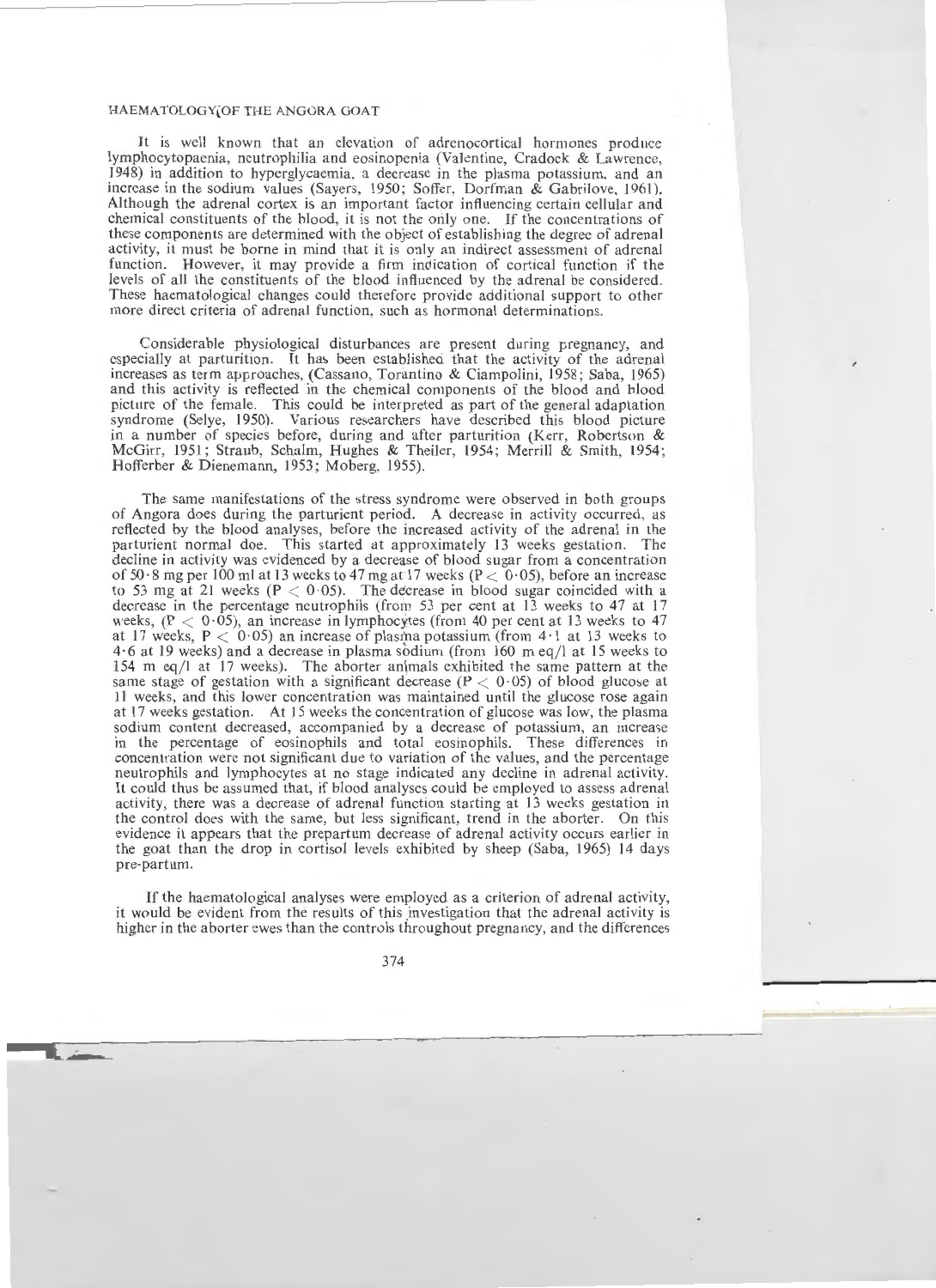between the various cellular and chemical components of the blood of aborter and control ewes are most significant from approximately the 13th week of gestation to term. Significant differences in decreasing order were found in the differential white blood cell count, blood glucose, plasma sodium and potassium content.

It was previously stated that the group of ewes designated as " aborters " are animals which had aborted the season prior to or aborted the season after this investigation. The haernatology of two does which aborted in the course of this study was identical to the "aborter" group except that the neutrophilia, lymphocytopenia, eosinopaenia and differences in the chemical constituents of the plasma, as affected by elevated adrenal cortical hormone levels, were more pronounced. Their data are not included in the aborter group due to the incomplete period of gestation and their small number.

These haematological indications of a hyperactivity of the adrenals support the results of Van Rensburg, (1964, 1965) who reported hyperplastic adrenals and high cortisol values in the plasma of the aborter ewes.

## **SUMMARY**

The differential leucocyte count, total eosinophil count, blood sugar, plasma sodium, potassium, calcium, inorganic phosphorus and haemoglobin concentrations of the blood of 18 normal and 11 habitual aborter Angora does were studied during pregnancy. The results were compared with the existing information on the goat. It was found that the percentage lymphocytes of the normal does increased during gestation with a concomitant decrease in neutrophils, eosinophils and plasma potassium. and an increase of plasma sodium and blood glucose values. These variations in the normal constituents of the blood and plasma were attributed to the influence of the hormones of the adrenal cortex, which exhibited maximal function in the parturient female. A decline of adrenal function after 13 weeks gestation appeared to precede parturient elevation. It thus appears that the pre-partum decline of adrenal function occurs earlier in gestation of the goat than the drop of cortisol levels demonstrated 14 days pre-partum in sheep.

Significant differences in the haematology between aborter does and the coutrvls were observed. The percentage neutrophils was found to be higher and the lymphocytes and eosinophils lower than the controls at all stages of gestation. Similarly the values for blood glucose and plasma sodium were higher and plasma potassium lower than the corresponding values of the normal doe. These differences support the concept that adrenal hyperfunction may be intimately associated with gestational failure in goats, and these procedures can be useful in detecting animals liable to abort.

#### **ACKNOWLEDGEMENTS**

The author owes a special debt of gratitude to Dr. S. J. van Rensburg who gave invaluable guidance and attention to this work and the preparation of the manuscript.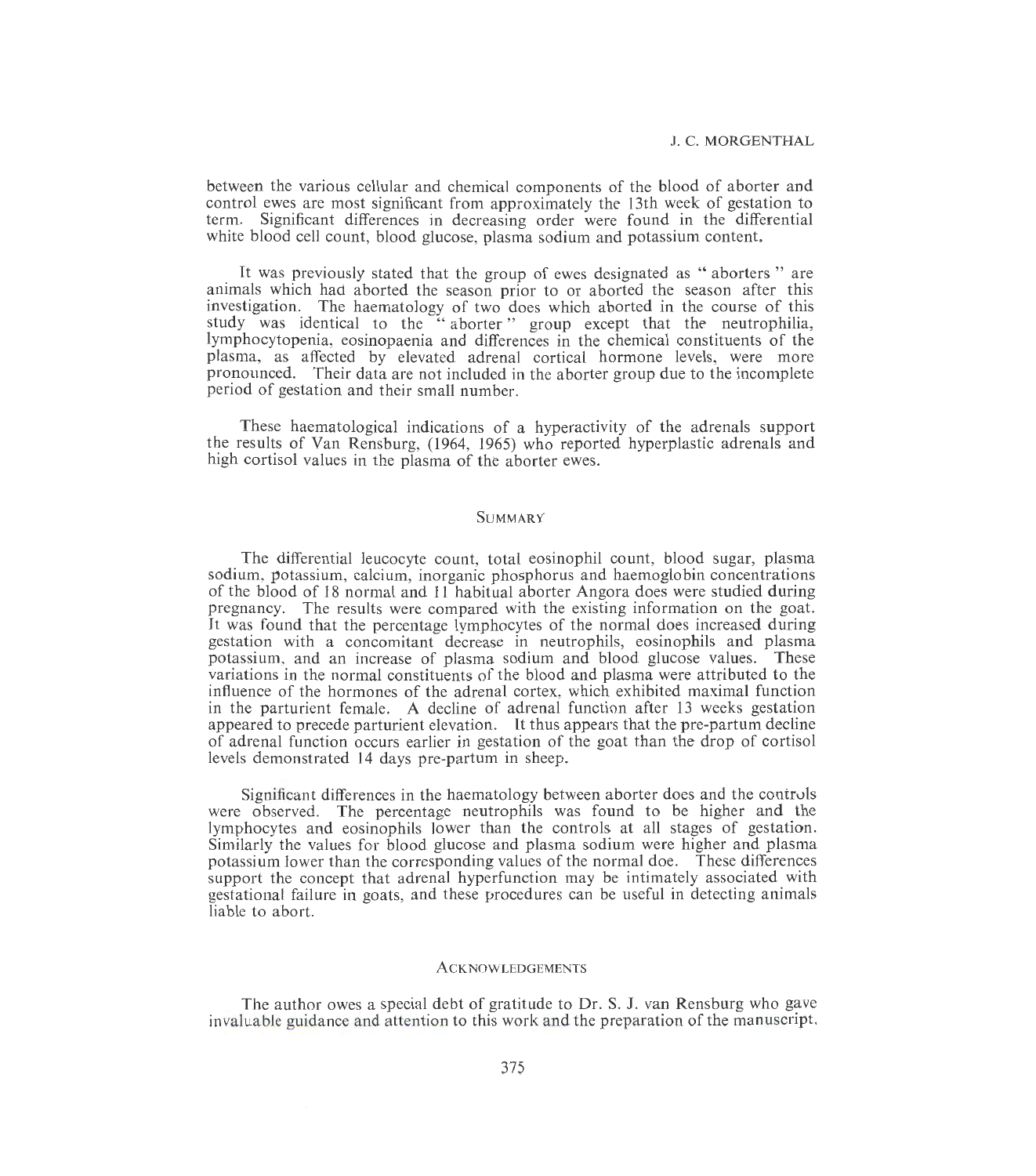#### **REFERENCES**

- ALBRITTON, E. C., 1952. Standard values in blood. Philadelphia: W. B. Saunders & Co. BROWN, J. M. M. & DE WET, P. J., 1963. Chemical studies on blood and tissues from Angora goats carrying to normal term and from habitually-aborting animals. Onderstepoort J. Vet. Res.
- $30$  (2), 169–178.<br>BROWN, J. M. M., VAN RENSBURG, S. J. & GRAY, R., 1963. The urinary excretion of 5B-BROWN, J. M. M., VAN RENSBURG, S. J. & GRAY, R., 1963. The urinary excretion of 5B- Pregnane- o:: 20o:- Diol and gestational failure in Angora goats. *Onderstepoort* f. *Ver. Res.* 30 (2), 179- 189.
- CASSANO, F., TARANTINO, C. & CIAMPOLINI, C., 1958. The function of the adrenal cortex in normal pregnancy. *Endocrinoology* 35 (5), 301-317.
- CLARK, R., 1959. A study of the plasma sodium and potassium levels in normal Merino sheep. *Onderstepoort* f. *Vet. Res.* 28 (2), 229- 236.
- CROSBY, W. H., MUNN, J. I. & FURTH, F. W., 1954. Standardizing a method for clinical hemoglobinometry. *U.S. Armed Forces Med. J.* 5, 693.
- DUKES, H . H., 1955. The physiology of domestic Animals (7th ed.) Lthaca, New York: Cornell University Press.
- FISH, P. A. & HAYDEN, C. E., 1926. A comparison of the blood of a normal and two castrated billy goats. *Cornell Vet.*, 6, 82.
- FOLIN & WU (1920) Quoted by Lehman & Silk (1952).
- GOWDA, H. S. L., 1954. Seasonal variation of serum calcium, magnesium and inorganic phosphorus in sheep, buffaloes and goats. *Indian Vet. J.* 30, 366-371.
- HOFFERBER, 0. & DlENEMANN, R. , 1954. Der Gehalt des Blutserums klinisch gesunder Ziegen an Kalzium, Phosphor und Magnesium. Mh. Vet. Med. 8, 428-431.
- HOFFERBER, O. & SCHOLZ I., 1953. Blutbild bei gesunden und kranken Ziegen. *Mh. Vet. Med.* 8, 243-248, 272-274.
- HOLMAN, H. H. & DEW, S. M., 1963. The blood picture of the goat. I-The two-year-old female goat. *Res. Vet. Sci.* 4, 121-130.
- KERR, W. R., ROBERTSON, M. & McGIRR, J. C., 1951. A study of the reaction of the white blood corpuscles in bovines at partus, with a consideration of the action of the adrenal cortical hormone cortisone. *J. Hyg.* 49, 67-80.
- KING, E. J. & WOOTTON, I.D.P. 1956. Microanalysis in Medical B:ochemistry. 3rd. ed. London: J. & H. Churchill, Ltd.
- LEHMAN, H. & SILK, E., 1952. The prevention of colour fading in the Folin and Wu stimulation of blood sugar. *Biochem. J.* 50, XXXI.
- MACGREGOR, R. G. S., RICHARDS, W. & LOH, G . L. , 1940. The differential leucocyte count. J. Pathol. 51, 337.
- MERRILL, W. G. & SMITH, V. R., 1954. A comparison of some cellular and chemical constituents of blood at time of partus and after administration of A.C.T.H. *J. Dairy Sci.* 37, 546–550.
- MOBERG, R. , 1955. The white blood picture in sexually mature female cattle with special reference to sexual conditions. A clinical and experimental study. Thesis. Stockholm, Sweden.
- MURTY, V. N. & KEHAR, N. D., 1951. Physiological studies on the blood of domestic animals. Pt. II-Goats. *Indian J. Physiol. and Allied Sciences* 5, 71-78.
- PILOT, M. L., 1950. Use of base in fluids for counting eosinophils. *Amer. J. Clin. Path.* 20, 870.
- PURUSHOTHAM, N. P. & MAHENDAR, M. A., 1963. A note on the comparative study of the blood picture in domestic animals. *Indian Vet. J.* 40, 553–558.
- ROBINSON, P. F. & WILBER, C. G., 1956. Effect of atropine and glucose metabolism in goats. Amer. *J. Phys.* 181, 481-483.
- SABA, N., 1965. Plasma cortisol levels in pregnant ewes. J. Agric. Sci. 64, 11-14.
- SAYERS, G., 1950. The adrenal cortex and homeostasis. *Physiol. Rev.* 30. 241-307.
- SCHALM, 0. W., 1961. Veterinary Hematology. Philadelphia, Pa.: Lea and Febiger.
- SELYE, H., 1950. The physiology and pathology of exposure to stress. Montreal: Acta, Inc.
- SOFFER, L. J., DORFMAN, R. I. & GABRILOVE, J. L., 1961. The Human Adrenal gland. Philadelphia, Pa.; Lea and Febiger.
- STRAUB, O. C., SCHALM, O. W., HUGHES, J. P. & THEILER, G. H., 1959. Bovine Hematology. II. Effect of parturition and retention of fetal membranes on blood morphology. J. *Amer. Vet Med. Ass.* 135, 618.